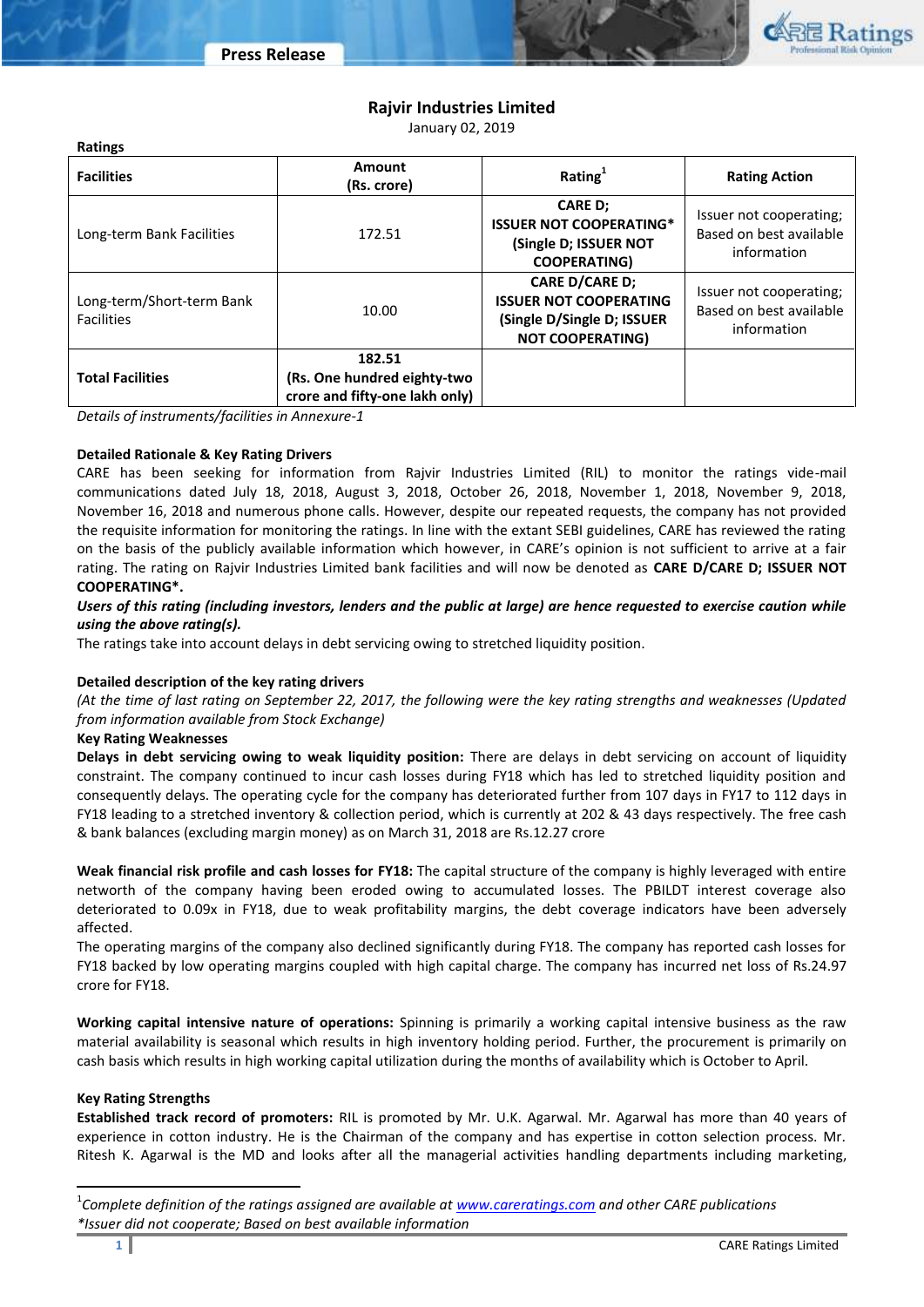

finance, exports and production. The board of RIL also comprises of Sri. K. C. Reddy, Mr. Vijay Kumar Gupta and Ms. Padma Vijay.

By virtue of being in the industry for about four decades, the promoters have established long standing relationship with a diversified customer base.

# **Analytical approach:** Standalone

### **Applicable Criteria**

[Policy in respect of Non-cooperation by issuer](http://www.careratings.com/pdf/resources/CARECreditRatingProcess.pdf) [CARE's Policy on Default Recognition](http://www.careratings.com/pdf/resources/CAREPolicyonDefaultRecognition.pdf) [Criteria for Short Term Instruments](http://www.careratings.com/upload/NewsFiles/GetRated/Short%20Term%20Instruments.pdf) Rating Methodology - [Manufacturing Companies](http://www.careratings.com/upload/NewsFiles/GetRated/RatingMethodology-ManufacturingCompanies27June2017.pdf) [Rating Methodology-Cotton Yarn Industry](http://www.careratings.com/upload/NewsFiles/GetRated/RatingMethodology-CottonYarnIndustry27June2017.pdf) Financial ratios – [Non-Financial Sector](http://www.careratings.com/pdf/resources/FinancialratiosNonFinancialSector.pdf)

### **About the Company**

Rajvir Industries Limited (RIL) was incorporated on September 1, 2004. RIL is engaged in manufacturing of cotton yarn, melange, synthetics, modal, dyed products, compact yarn, flame-retardant, supima, silk, wool, cashmere and angora blend with its facilities located in Mahboobnagar (one unit), Tundur (one unit) and a dyeing plant at Mahboobnagar. The company has facilities from ginning to spinning of different kinds (raw white, melange) and varied counts (10-40, 20-25, 10-60, 40-60 etc.).The company has range that covers everything from 100% cotton/ organic/fair-trade/combed yarns, blended yarns (polyester, viscose, modal, spun silk and flame- retardant) etc. As on March 31, 2017 the company has installed capacity of 1, 11,840 spindles.

The company also has massive collection that encompasses over 8,000 melange/heather shades. The Managing Director (MD) of the company is Mr. Ritesh K. Agarwal who looks after all the managerial activities for departments including marketing, finance, exports and production. The company also exports to various countries like Bangladesh, Argentina, Peru, Poland, Germany, and Sri Lanka.

| <b>Brief Financials (Rs. crore)</b> | <b>FY17 (A)</b> | <b>FY18 (A)</b> |
|-------------------------------------|-----------------|-----------------|
| Total operating income              | 153.89          | 94.15           |
| PBILDT                              | 17.55           | 1.54            |
| <b>PAT</b>                          | $-12.93$        | $-24.97$        |
| Overall gearing (times)             | 43.09           | $-8.00$         |
| Interest coverage (times)           | 0.95            | 0.09            |
|                                     |                 |                 |

*A: Audited*

**Status of non-cooperation with previous CRA:** CRISIL vide Press Release dated August 30, 2018 continues the ratings of Rajvir Industries Limited under 'Issuer not cooperating' category

### **Any other information:** Not Applicable

**Rating History for last three years:** Please refer Annexure-2

*Note on complexity levels of the rated instrument: CARE has classified instruments rated by it on the basis of complexity. This classification is available at www.careratings.com. Investors/market intermediaries/regulators or others are welcome to write to care@careratings.com for any clarifications.*

### **Analyst Contact:**

Name: Ms Radhika Ramabhadran Tel: 040-6900-0516 Mobile: +91 8008883012 Email: [radhika.ramabhadran@careratings.com](mailto:radhika.ramabhadran@careratings.com)

### **\*\*For detailed Rationale Report and subscription information, please contact us at [www.careratings.com](http://www.careratings.com/)**

### **About CARE Ratings:**

CARE Ratings commenced operations in April 1993 and over two decades, it has established itself as one of the leading credit rating agencies in India. CARE is registered with the Securities and Exchange Board of India (SEBI) and also recognized as an External Credit Assessment Institution (ECAI) by the Reserve Bank of India (RBI). CARE Ratings is proud of its rightful place in the Indian capital market built around investor confidence. CARE Ratings provides the entire spectrum of credit rating that helps the corporates to raise capital for their various requirements and assists the investors to form an informed investment decision based on the credit risk and their own risk-return expectations. Our rating and grading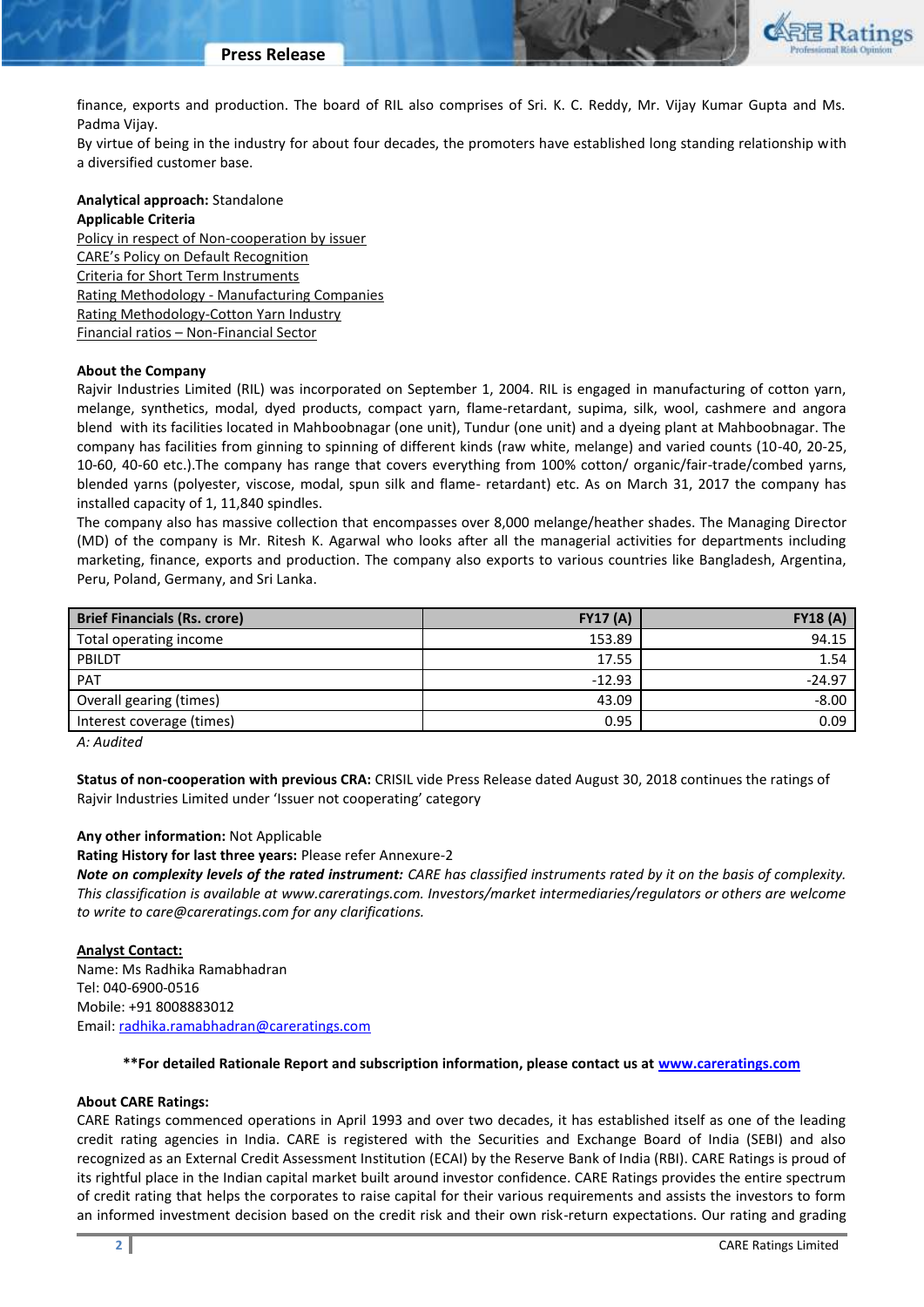

service offerings leverage our domain and analytical expertise backed by the methodologies congruent with the international best practices.

### **Disclaimer**

CARE's ratings are opinions on credit quality and are not recommendations to sanction, renew, disburse or recall the concerned bank facilities or to buy, sell or hold any security. CARE has based its ratings/outlooks on information obtained from sources believed by it to be accurate and reliable. CARE does not, however, guarantee the accuracy, adequacy or completeness of any information and is not responsible for any errors or omissions or for the results obtained from the use of such information. Most entities whose bank facilities/instruments are rated by CARE have paid a credit rating fee, based on the amount and type of bank facilities/instruments.

In case of partnership/proprietary concerns, the rating /outlook assigned by CARE is based on the capital deployed by the partners/proprietor and the financial strength of the firm at present. The rating/outlook may undergo change in case of withdrawal of capital or the unsecured loans brought in by the partners/proprietor in addition to the financial performance and other relevant factors.

### **Annexure-1: Details of Instruments/Facilities**

| Name of the              | Date of  | Coupon | <b>Maturity</b>   | Size of the Issue | Rating assigned along with       |
|--------------------------|----------|--------|-------------------|-------------------|----------------------------------|
| <b>Instrument</b>        | Issuance | Rate   | <b>Date</b>       | (Rs. crore)       | <b>Rating Outlook</b>            |
| Fund-based - LT-Term     |          |        | <b>March 2024</b> | 56.22             | CARE D; ISSUER NOT               |
| Loan                     |          |        |                   |                   | COOPERATING*                     |
|                          |          |        |                   |                   | Issuer not cooperating; Based on |
|                          |          |        |                   |                   | best available information       |
| Fund-based - LT-Funded   |          |        | <b>March 2024</b> | 14.16             | CARE D; ISSUER NOT               |
| Interest term Loan       |          |        |                   |                   | COOPERATING*                     |
|                          |          |        |                   |                   | Issuer not cooperating; Based on |
|                          |          |        |                   |                   | best available information       |
| Fund-based - LT-Cash     |          |        |                   | 49.53             | CARE D; ISSUER NOT               |
| <b>Credit</b>            |          |        |                   |                   | COOPERATING*                     |
|                          |          |        |                   |                   | Issuer not cooperating; Based on |
|                          |          |        |                   |                   | best available information       |
| Non-fund-based - LT/ ST- |          |        |                   | 10.00             | CARE D / CARE D; ISSUER NOT      |
| Letter of credit         |          |        |                   |                   | COOPERATING*                     |
|                          |          |        |                   |                   | Issuer not cooperating; Based on |
|                          |          |        |                   |                   | best available information       |
| Fund-based - LT-Working  |          |        |                   | 52.60             | CARE D; ISSUER NOT               |
| capital Term Loan        |          |        |                   |                   | COOPERATING*                     |
|                          |          |        |                   |                   | Issuer not cooperating; Based on |
|                          |          |        |                   |                   | best available information       |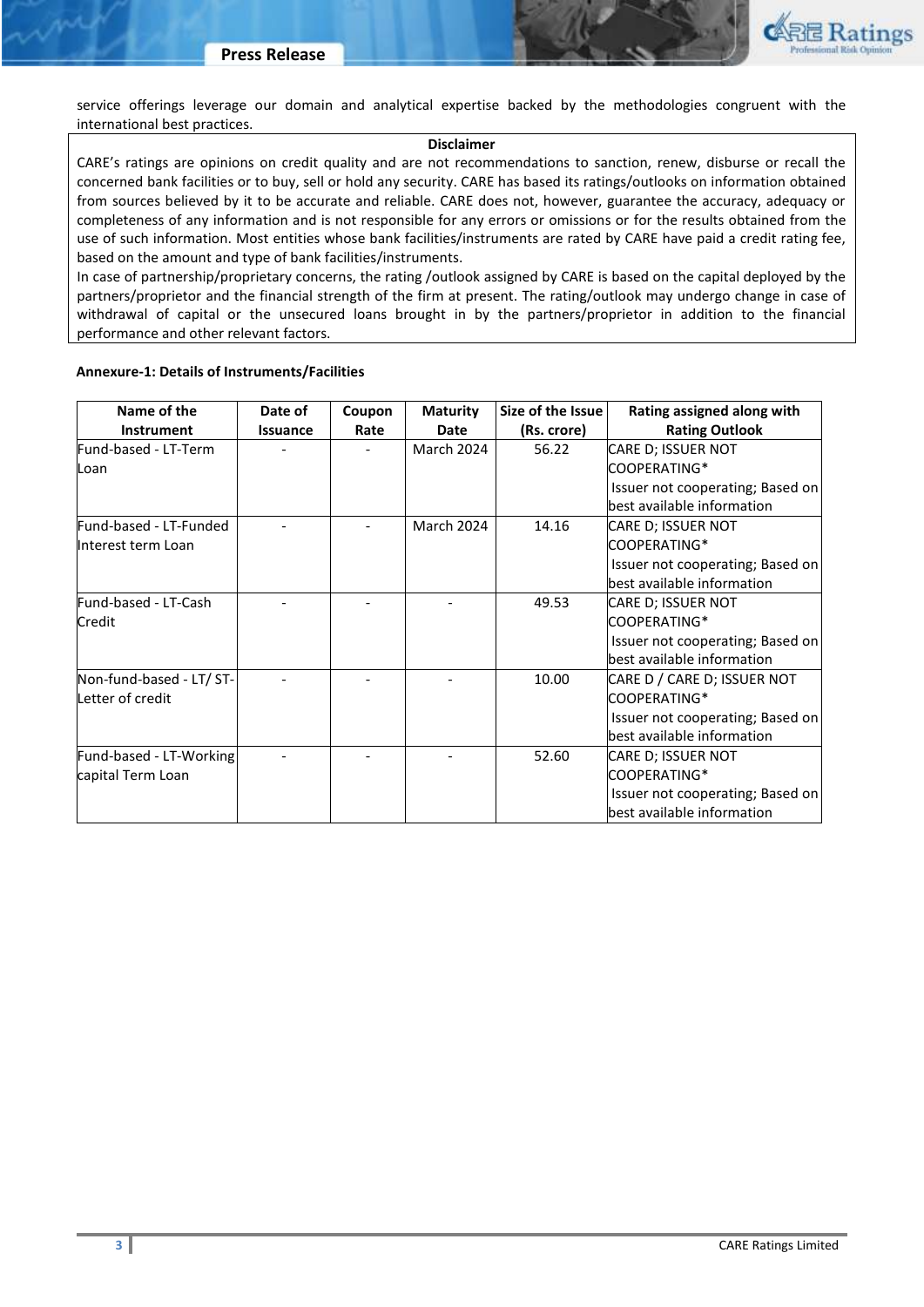

# **Annexure-2: Rating History of last three years**

| Sr. | Name of the                 | <b>Current Ratings</b> |             | <b>Rating history</b>   |                    |               |                                  |           |
|-----|-----------------------------|------------------------|-------------|-------------------------|--------------------|---------------|----------------------------------|-----------|
| No. | Instrument/Bank             | <b>Type</b>            | Amount      | Rating                  |                    |               | Date(s) & $Data(s)$ & Date(s) &  | Date(s) & |
|     | <b>Facilities</b>           |                        | Outstanding |                         | Rating(s)          | Rating(s)     | Rating(s)                        | Rating(s) |
|     |                             |                        | (Rs. crore) |                         | assigned in        |               | assigned assigned in assigned in |           |
|     |                             |                        |             |                         | 2018-2019 in 2017- |               | 2016-2017                        | 2015-2016 |
|     |                             |                        |             |                         |                    | 2018          |                                  |           |
|     | 1. Fund-based - LT-Term     | LT.                    | 56.22       | CARE D; ISSUER NOT      |                    | 1)CARE D      | $1)$ CARE B-;                    |           |
|     | Loan                        |                        |             | COOPERATING*            |                    | (22-Sep-      | Stable                           |           |
|     |                             |                        |             | Issuer not cooperating; |                    | 17)           | $(02-Dec-16)$                    |           |
|     |                             |                        |             | Based on best available |                    |               |                                  |           |
|     |                             |                        |             | information             |                    |               |                                  |           |
|     | 2. Fund-based - LT-         | <b>LT</b>              | 14.16       | CARE D; ISSUER NOT      |                    | 1) CARE D     | $1)$ CARE B-;                    |           |
|     | Funded Interest term        |                        |             | COOPERATING*            |                    | (22-Sep-      | <b>Stable</b>                    |           |
|     | Loan                        |                        |             | Issuer not cooperating; |                    | 17)           | $(02-Dec-16)$                    |           |
|     |                             |                        |             | Based on best available |                    |               |                                  |           |
|     |                             |                        |             | information             |                    |               |                                  |           |
|     | 3. Fund-based - LT-Cash     | LT                     | 49.53       | CARE D; ISSUER NOT      |                    | 1)CARE D      | $1)$ CARE B-;                    |           |
|     | Credit                      |                        |             | COOPERATING*            |                    | (22-Sep-      | <b>Stable</b>                    |           |
|     |                             |                        |             | Issuer not cooperating; |                    | 17)           | $(02-Dec-16)$                    |           |
|     |                             |                        |             | Based on best available |                    |               |                                  |           |
|     |                             |                        |             | information             |                    |               |                                  |           |
|     | 4. Non-fund-based - LT/     | LT/ST                  | 10.00       | CARE D / CARE D; ISSUER |                    | 1)CARE D      | $1)$ CARE B-;                    |           |
|     | ST-Letter of credit         |                        |             | NOT COOPERATING*        |                    | <b>CARE D</b> | Stable /                         |           |
|     |                             |                        |             | Issuer not cooperating; |                    | $(22-Sep-$    | <b>CARE A4</b>                   |           |
|     |                             |                        |             | Based on best available |                    | 17)           | (02-Dec-16)                      |           |
|     |                             |                        |             | information             |                    |               |                                  |           |
|     | 5. Fund-based - LT-         | <b>LT</b>              | 52.60       | CARE D; ISSUER NOT      |                    | 1)CARE D      | $1)$ CARE B-;                    |           |
|     | <b>Working capital Term</b> |                        |             | COOPERATING*            |                    | (22-Sep-      | Stable                           |           |
|     | Loan                        |                        |             | Issuer not cooperating; |                    | 17)           | (02-Dec-16)                      |           |
|     |                             |                        |             | Based on best available |                    |               |                                  |           |
|     |                             |                        |             | information             |                    |               |                                  |           |